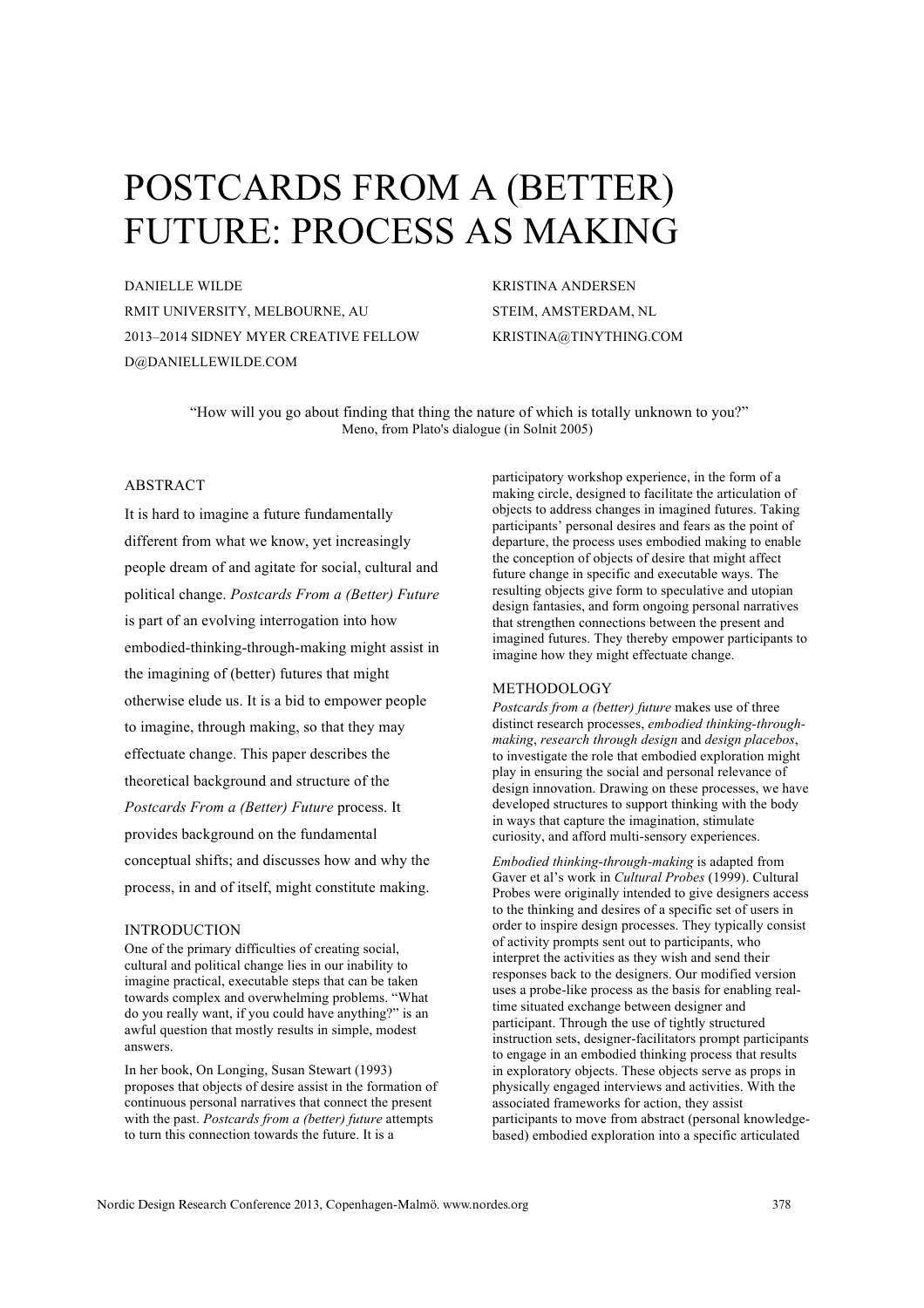design space in which they are able to explore their idiosyncratic desires in relation to clearly defined futures (Wilde 2011).

*Research through Design* (RtD) is a hybrid approach that employs methods and processes from art and design as legitimate modes of inquiry (Frayling 1993). RtD is commonly used in technology design research to understand the influence of a new technology on how people think, value, feel, and relate (Zimmerman et al 2010). It makes use of designerly activities (Gaver 2012) as a way of approaching messy situations with unclear or even conflicting agendas. By engaging users in creative play with research ideas and techniques, RtD shifts the research focus toward the future, instead of the present or the past. It provides opportunities for community engagement in a discourse, and allows consideration of the broader ethics of what is proposed, developed or designed. Importantly, by leveraging embodied thinking-through-making and the notion of *Design Placebos*, our approach to RtD generates personal knowledge, as well as knowledge that can contribute to societally relevant design future outcomes.

*Design Placebos* are physical objects or interfaces that afford the experience of an idea that may not (yet) be feasible (Dunne and Raby 2002). Rather than alter reality in any tangible way, a Design Placebo prompts the development of narratives to explain how the world is different as a direct result of what the placebo is imagined to be doing. Placebos encourage the willing suspension of disbelief and engage people in the active re-imagination of the world, allowing them to transcend the everyday and reach for new possible meanings for situations they encounter. Framing our participants' exploratory objects as Design Placebos affords engaged discussion around imagined futures, including deep consideration of the social, ethical and personal implications of what life would be like if they were real.

The careful interweaving of these three research processes affords the bringing into being of previously unarticulated thoughts and desires for the future, as well as consideration and discussion of concrete and tangible actions an individual might take to affect societal change.

## TOWARDS AN IMAGINED FUTURE

Over the last decade design research has proven itself a valuable and powerful approach to ascertaining understandings and concerns regarding the design of the world around us. With the *Postcards from a (better) future* project we are investigating ways of expanding design methods through the use of embodied making processes. Our frameworks for embodied thinkingthrough-making enable the bringing into being of previously unarticulated thoughts and desires around that which does not yet exist, or has not previously been imagined. Our approach asks: If design research can assist us to imagine specific and detailed design futures, might they not also enable us to open up conversations

about highly idiosyncratic political and cultural concerns? By making manifest that which did not previously exist, our approach constitutes a kind of making, in and of itself.

*Postcards from a (better) future* is a speculative proposal for reframing methods to scaffold "practising the future". It forms part of a larger body of work aimed at testing the link between investigative objects and the meaning that may reside as potential in and around such objects. Related work by the authors includes participatory methods focusing on: imagining body worn devices (Andersen and Wilde, 2012), future scenarios for specific technologies (Samson and Andersen 2013), creating non-functional models of technological fantasies (Andersen 2013), and embodying imaginative poetic enquiries (Wilde 2011).

### THE FORMAT

The *Postcards from a (better) future* project is an instruction set for a making circle designed to empower people to imagine, through making, that they may effectuate social change. Making circles(Andersen, Wilde 2012) are typically conducted with twelve participants and two facilitators in a neutral, utilitarian space that contains a large shared worktable with various tools and lights, and another table, off to the side that holds various recycled materials. The format of the circles has been reduced to the following sequence of conceptual estrangement switches, and short declaratory 'interview' process (Being 'Done'). These activities work to shift the mindset of the group away from the predictable, towards a temporary moment of otherness. According to Judith Butler (2005) we must: "risk ourselves precisely at moments of unknowingness, when what forms us diverges from what lies before us, when our willingness to become undone in relation to others constitutes our chance of becoming human." Our circles are purpose built to facilitate this kind of risk taking, to provide a temporary space in which participants can 'become'.

#### ESTRANGEMENT SWITCHES

The circle begins with a short introduction that functions as the drawing of the circle, and in a theatrical sense, declares the beginning of the game (Caillois 2001). We introduce the above quote from Meno (Solnit 2005), and briefly explain the broader structure of our enquiry into how embodied thinking-through-making might assist in the imagining of (better) futures. We then take participants through four estrangement switches:

1. Participants are asked to choose from of a limited set of desires, borrowed from the motivational psychology research of Steven Reiss (2000). Reiss' desires are usefully provocative. They reduce a complex emotional field down to someone else's shorthand definition of the world. They also introduce language before the participants know what they might be describing,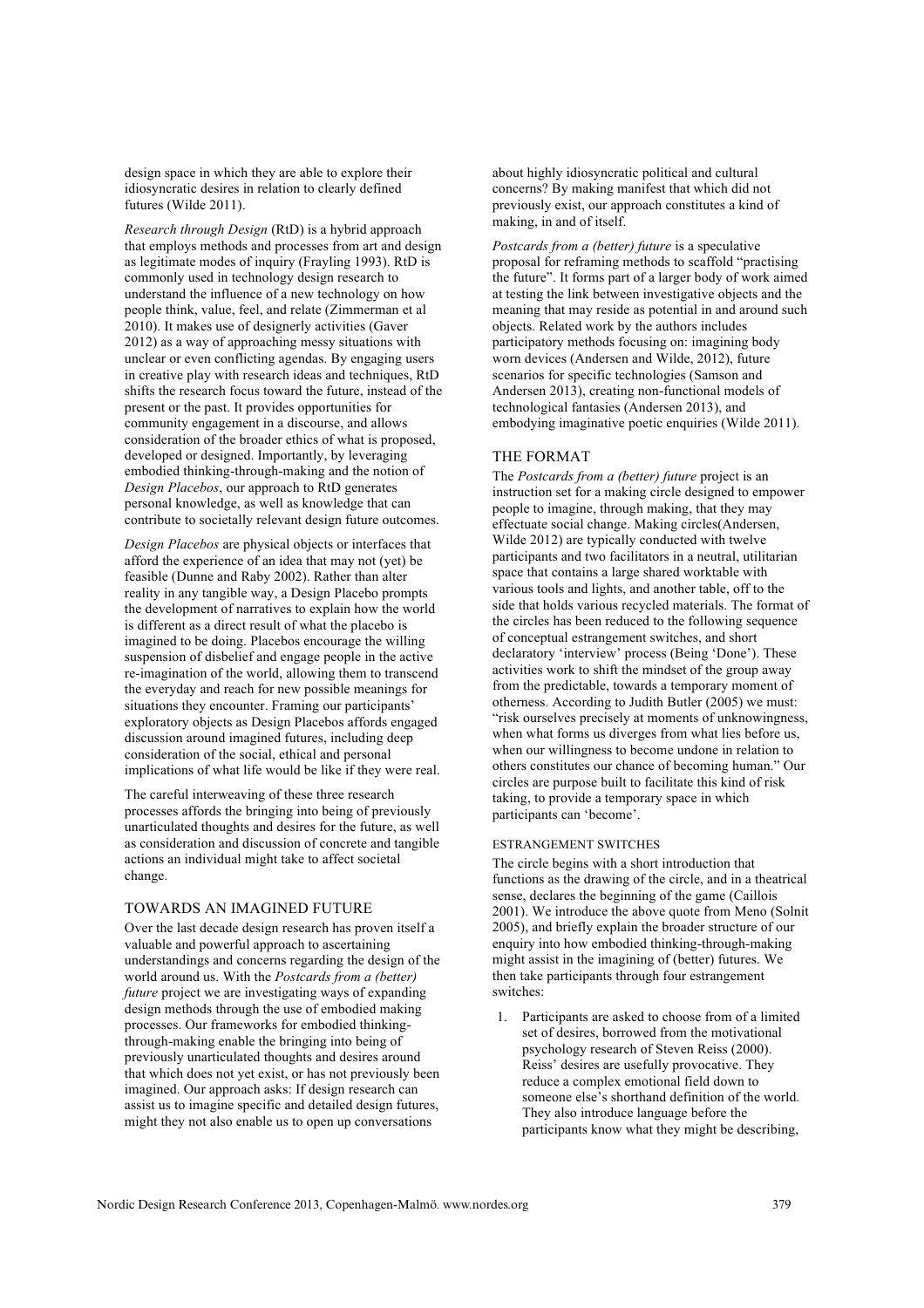and thereby provide an uncommon point of departure for an embodied discovery process.

2. Participants are then invited to pull from a hat one of forty-one methods of nonviolent intervention (a subset of 198 Methods of Nonviolent Action proposed by Gene Sharp (1973)). This action compounds the first estrangement switch. Pulling options from a hat alludes to magic and chance.

In The Craftsman, Richard Sennet (2009) asserts that "magic raises the stakes of unforeseen events, gives changes in form a compelling power to command wonder and fear." We lean heavily on this idea, approaching a difficult subject in an equally difficult or convoluted manner. The underlying assumption is that to 'free up' the creative and expressive body to respond to the unanswerable, we must first 'busy' the reasoning part of the brain so that it will not interfere (May 1994).

Sparse instructions engage the reasoning part of the brain, freeing participants to be spontaneous, and follow their intuitions and creative whims (Bogart 2001). Leaving elements of choice to chance additionally destabilises, defamiliarises or 'makes strange' that which is already beginning to be so (Shklovsky [1917] 1965). The combination and contrast of the chosen desire and the randomly selected method of protest creates a pregnant confusion within each participant. Together they provide a double point of departure that may contain inherent conflicts. The duality prompts focus shifts between the intimate body personal, and a socially engaged, outward-looking perspective. From this point of confusion each participant may begin to engage through an embodied making process, which we ground equally in the body and material.

3. The third estrangement switch facilitates a transfer from, and connection between, desire, fear, power and the body. We ask participants: "Where in your body does your chosen desire reside?" and "How is your body engaged or endangered by your method of protest?" These nonsensical questions draw heavily on surrealist art strategies, liberating in their absurdity (Brotchie 2004).

"If you were a colour, what colour would you be?" Children know this game and have answers for these types of inquiries. The switch between an abstract desire and intention, defined very strictly by someone else, and the feeling that these words and ideas may indeed reside within the body, or reach out in social protest, allows participants to begin to work. The questions move from the abstract to become concrete and physical. A clear concept emerges to guide the subsequent work.

4. "Find the material that works for you." This prompt allows the physical making and crafting to begin. Participants now find physical form and texture for the body-feeling they have identified, selecting materials from our neatly organised, neutrally coloured, texturally and structurally rich palette of materials. The decisions they make at

this point will not be reasonable, rather they will continue the line of absurdist questioning by asking: "If this feeling had a texture and a shape what would it be?"

The process is designed to expose unexpected and poetic possibilities that may be explored through the sensory potential of material to body, as brought into being through the behaviours, desires, feelings, and anxieties that arise. Dr. Montessori famously used blindfolds in reviewing materials, stating that the eye can interfere with what the hand knows (Lillard 2008). We could add that language can interfere with what the hand knows. For this reason, as the participants choose materials they will make, rather than speak, to support their burgeoning concept.

These four switches occur in less than twenty minutes, allowing no time to reconsider or back out into careful reasoning. In a sense, participants will not be completely committed yet, because they do not know what it is that they are making. Nonetheless, the process engenders tranquility: a focused, efficient, relaxed and also gently energetic state. The work that follows is typically instinctual and effective, the conversation around the table limited to the practical, until at some point each object is "done".

#### BEING 'DONE'

Knowing when a device is 'done' is an instinctual knowing. By removing verbal reasoning from the imagining and creating process, our process frees participants to trust their ability to recognise what it is they are doing as it emerges, including when it is 'done'. This knowing 'when' is something we all have experienced. Henri Cartier Bresson called it 'the decisive moment' the moment when the trigger on the camera is pushed. This moment relies on the photographer's ability to see and record an event literally taking form in the immediate future (Zichittella 1998). Once 'done', participants pose for a self-staged photographic portrait with their artefact, ensuring that the correct pose is captured and retained for posterity.

The making process is completed with these portrait poses. Participants then re-gather for a group discussion, where they formally declare: their name, desire, method of protest, the name of their self-made object and what it does. They then demonstrate their object and portraitpose to the group. The strictness of this final presentation format allows the hazy decision making process that has come before to crystalise. Excluding language from the central part of our structure allows an intuitive and productive process to emerge. The formalisation of this final declaration process allows verbal reasoning back in.

From previous work (Andersen 2013, Andersen and Wilde, 2012, Samson and Andersen 2013, Wilde 2011), we know that such public and vocal presentations allow the switch between the intuitive and wordless process and a reasoned presentation to happen in the moment,